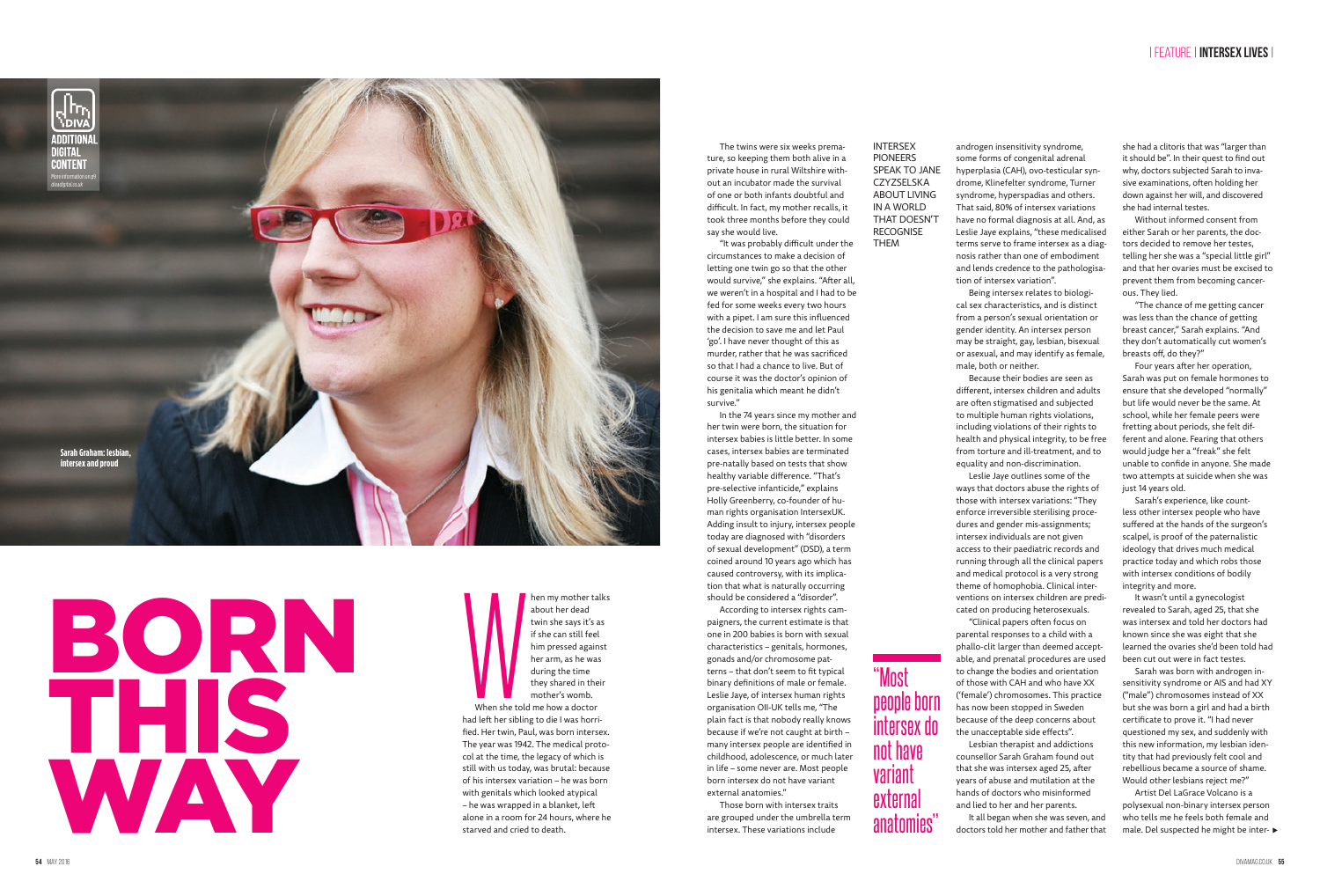the Child (CRC), which is investigating the countries which continue to abuse and torture children and which has publicly critiqued numerous countries for abuse against healthy bodied intersex children; this includes criticism of France, Scotland and others. The UN's Special Rapporteur on torture and over six UN bodies recognise the magnitude of the harmful practices committed against intersex children.

As the first intersex-bodied woman to speak at the UN, Holly Greenberry, who identifies as pansexual, spoke about the big buzzword in intersex circles, coercive medical treatment. "Numerous medical professionals coercively encourage parents and carers to agree to irreversible genital and gonadal surgeries and they can do this because the parents aren't given support or information and because doctors talk about cancers. We hear many doctors still use frighteningly presumptuous terminology about risks of 'gonadal cancers,'" says Holly.

Holly speaks from personal experience. Her parents were informed of variations of her anatomy at birth. Her secondary sex development was complex and atypical. In her teens matters again came to the attention of doctors who operated on her body with disastrous consequences. "I have had four different 'diagnoses' in life, and neither I nor my family had any meaningful emotional support; what the doctors did when operating on me was to cause life-long issues of pain, scarring, complex hormonal issues, and ongoing urological issues which also continue."

After over 20 hospitalisations and many operations Holly still lives with problems caused by neglectful diagnosis, horrific medical errors and terrible surgical interventions. "Children really should never have to live with this," she says.

There are further consequences of the failure of true recognition for Holly. Stuck with an "M" on her birth certificate, she cannot marry or have a civil partnership. "I'm female, a legal mother, but the value and equality that the Gender Recognition Act offers only applies to transgender people, not

sex based on his own physiology and a family history of an intersex variation called ovo-testicular "syndrome". Del is one of many people to only discover they were intersex later in life when their body diverges from typical sex development at puberty. He began a medical investigation in the mid 90s which is on-going. At the same time he stopped plucking his facial hair for a few weeks and developed a dashing goatee and tried at the same time to come out as intersex.

"[My coming out] was widely interpreted, including by DIVA magazine, as me transitioning from female to male," he remembers. "I felt like it was time to stop hiding and feeling ashamed of the masculine characteristics of my

The activists at IntersexUK have a raft of demands aimed both at the government and on an international scale. Their vision is to ensure irreversible genital mutilations, sterilisations and other non-consensual abuses against healthy intersex bodied children is stopped. "A child's body is theirs for the whole of their life and the right of that person's autonomy must be respected above the right of others to ease social discomfort. Scalpels without consent don't sculpt gender, they sever children's futures," says Holly. "When irreversible surgical and hormonal procedures are performed on a child or young person in an attempt to  $\blacktriangleright$ 

all biologically intersex people, so I'm faced with many other inequalities. I'm a daughter, a sister, a woman. It's an utter mess. After surgeries a right to our true legal identity is essential also." And while female genital mutilation is now illegal in the UK, current legislation permits doctors and surgeons to cut and "correct" the genitals of babies who don't "fit" conventional notions of male and female. Thankfully, however, a growing body of clinical professionals in the UK are bringing awareness and change to this shameful practice that has resulted in children being misassigned and subjected to surgery throughout their lives from birth. Speaking to Sarah, she tells me about the psychological toll of her experiences with medical professionals who forced on her a series of medical interventions, surgical and hormonal, throughout her childhood. The way doctors have treated her makes her feel as if she's been seen as "subhuman". It is not uncommon to hear this word from intersex survivors of medical abuse. And those who have escaped the surgeon's knife also suffer. The stigma of being intersex in a world that at best doesn't recognise you and at worst labels you a freak causes untold mental and spiritual distress. "If they'd left my body intact," Sarah says, "I would have produced hormones naturally and after years of lies and deceit I wondered if anyone would want me if they knew the truth." After suicide attempts and descent into drug and alcohol addiction, Sarah went to rehab and has spent the last 15 years getting comfortable with who she is. "Now I'm honest about who I am and no one has judged me as harshly as I have but I still sometimes feel very alone in the world and can question my ability to heal the trauma I've

experienced."

Since deciding to live openly as intersex Del has found the response from family and friends has been mixed. "One of my sisters and my mother were unable to cope when I let my beard grow and it wasn't until I took extraneous testosterone a year later and my voice dropped that they accepted me again, no doubt because

body. I felt scared I would be cast out of the lesbian nation and by many I was. Luckily, I did find some community with trans men for a while before I discovered the intersex community."

Thankfully, community and activism are on the rise, riding on the shoulders of the first wave of intersex activists who started to address the injustices committed against intersex people in the 1990s. Leslie Jaye explains that prior to 2005 clinicians never openly admitted to parents or publicly that intersex existed at all – "they simply traded our records amongst themselves. And lied. A lot. It isn't nearly so easy for them now, and don't they know it".

In the UK the campaigning group

at least then I was passing as a something – a man – rather than a freak. My husband at the time, Johnny Volcano, was very supportive but I lost other friends, some lesbian, lots of white gay men and most of the straight female journalists I was hanging out with around that time."

Understandably Del and many intersex-bodied people like him are angry that those within the LGBT communities have taken so long to acknowledge the existence and plight of intersex people. But he feels there is hope. "I feel extremely positive about now and the increasing amount of visibility intersex is achieving, both on a political level but also on the broader cultural canvas. In the small town I live in I am out and proud and just in case someone doesn't 'get it', I have a fouryear-old who calls me MaPa about 100 times a day, loudly, in public. The day care my kids go to not only know that my being a 'MaPa' is related to my being intersex, all the parents are aware of this too and the kids call me MaPa Del."

The biggest change, in Del's opinion, needs to happen in the hearts and minds of the general public. He says "they need to be aware that sex, gender and sex traits exist on a spectrum and that what we have been told in school and by society harms us all, sometimes in subtle ways and other times with tragic consequences. Not being able to answer the primal question: 'Is it a boy or a girl?' must stop being treated as a social emergency."

IntersexUK is one of a few groups worldwide calling for a raft of changes to UK and international law. Along with various colleagues worldwide, the organisations often work together to deliver international consensus statements and are driving change in international law.

Here in Britain, activists such as IntersexUK co-directors Holly Greenberry and Dawn Vago, who along with Sarah Graham made history last year in the Independent On Sunday's Rainbow List, are increasingly raising awareness. And thanks to this work, and much work carried out by international colleagues, the UN is now committed to taking action through a new body, the Commission for the Rights of PHOTO DEL LAGRACE VOLCANO "A child's

body is

theirs for

the whole

of their

life and

the right

of that

person's

autonomy

must be

respected"